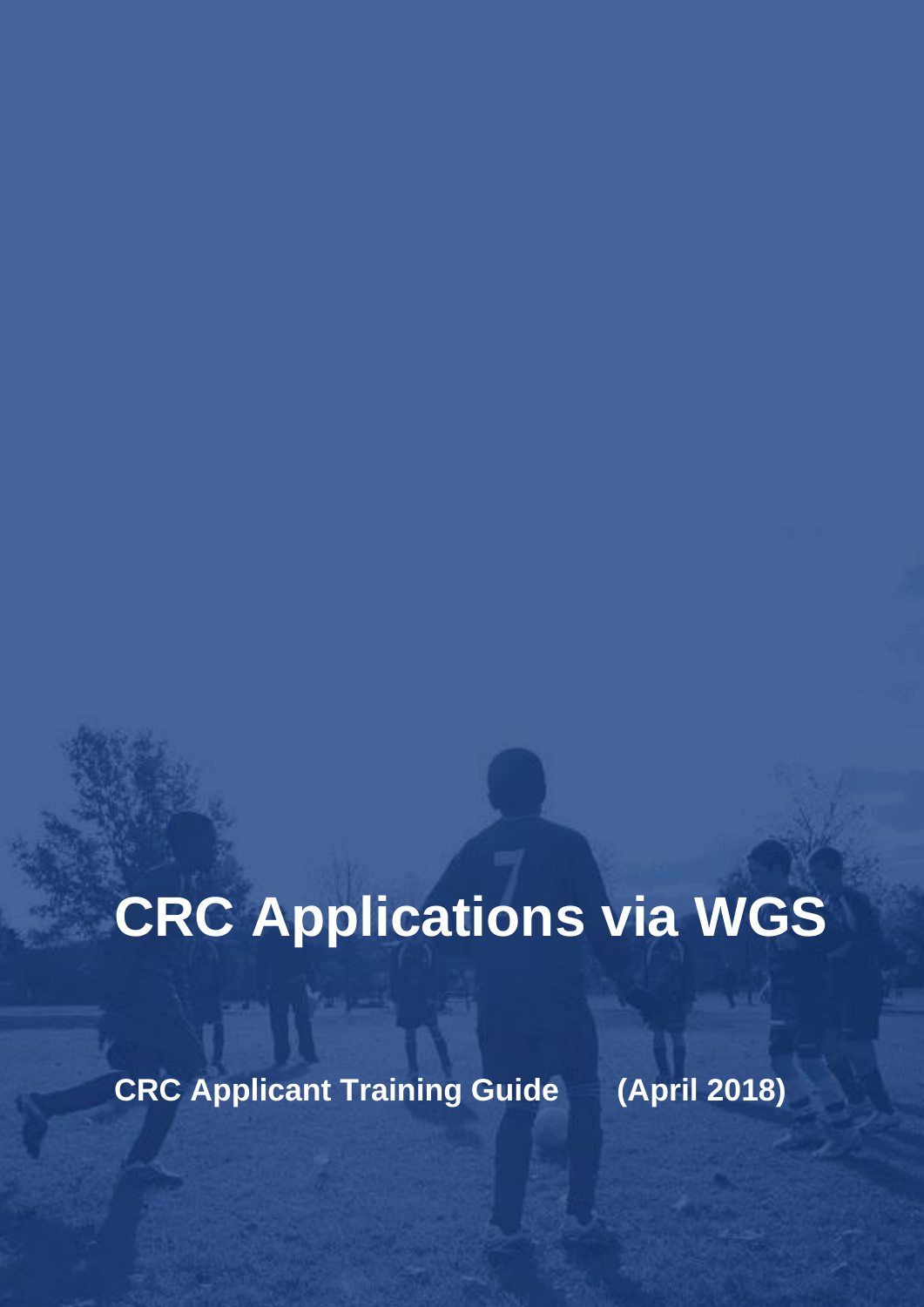## **INDEX**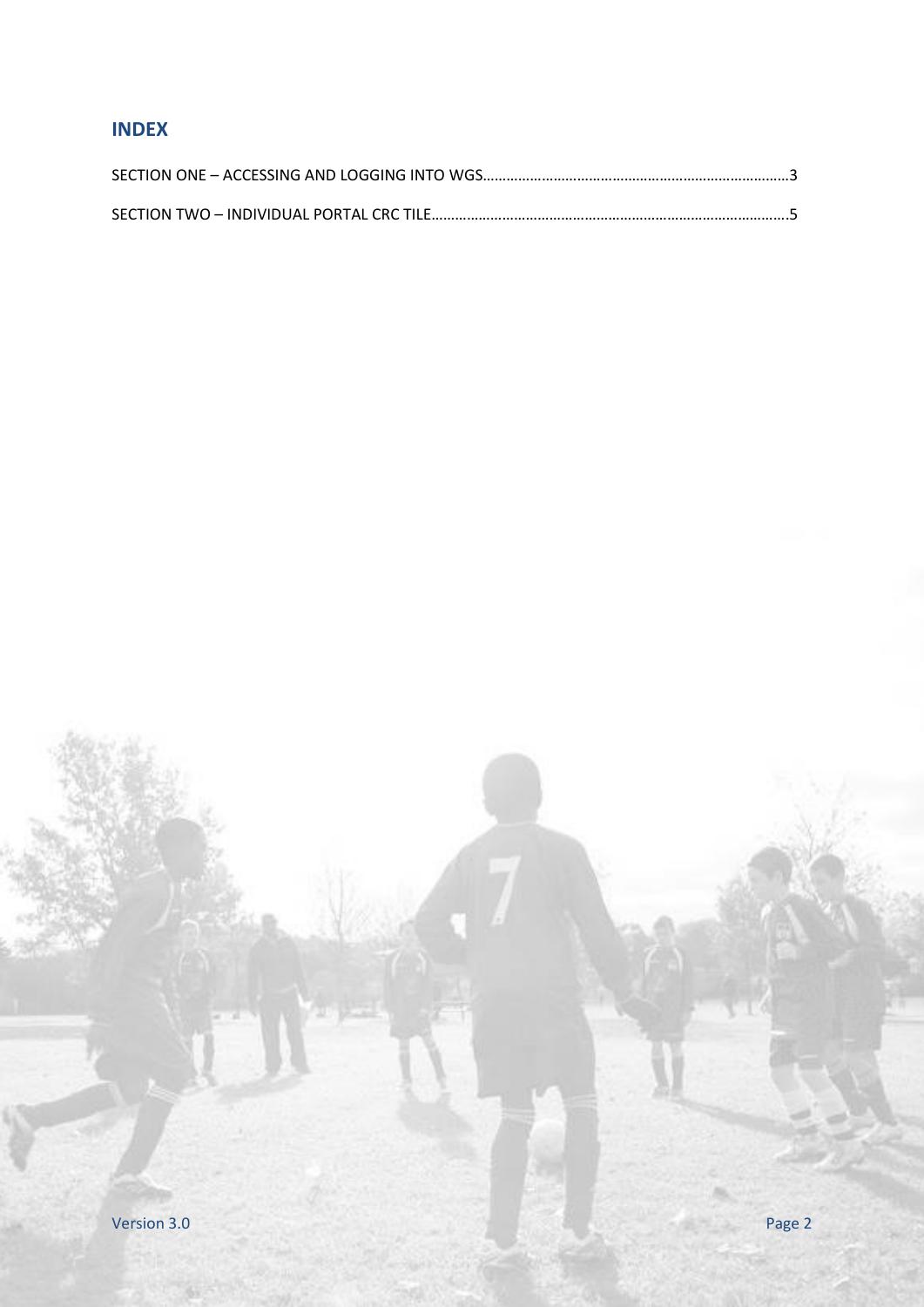## **SECTION ONE**

## **ACCESSING AND LOGGING INTO WGS**

To access the Whole Game System, please visit [https://wholegame.thefa.com](https://wholegame.thefa.com/) where you will be asked to enter either your **Email** or **FAN ID** along with your **Password** before selecting **Login**.

| <b>The FA</b> | <b>WHOLE GAME</b> |                                                                                                                                                                                                                                                                                  |                       |  |  |  |  |
|---------------|-------------------|----------------------------------------------------------------------------------------------------------------------------------------------------------------------------------------------------------------------------------------------------------------------------------|-----------------------|--|--|--|--|
|               |                   |                                                                                                                                                                                                                                                                                  | How to guide <b>R</b> |  |  |  |  |
|               |                   | Welcome to Whole Game System<br>Email / FAN ID:<br>$\varpi$<br>Password:<br>Login<br>Have you forgotten your password?<br>If you are already a FA registered user get started by logging on with<br>your existing email address or FAN.<br>To create a FAN ID, please click here |                       |  |  |  |  |

If you are unaware of your password, please select the **Have you forgotten your password?** link. The system will ask you to enter your **Email** or **FAN** along with your **Date of Birth** before clicking **Submit**.

| Please enter the email or FAN number associated with your account, along with your date of birth and we will | <b>SUPPORTERS CLUB</b><br>VAUXHALL |
|--------------------------------------------------------------------------------------------------------------|------------------------------------|
| provide you with access to reset your password.                                                              | ment is                            |
| <b>Email or FAN number</b>                                                                                   |                                    |
| Enter your email or fan                                                                                      |                                    |
| Date of Birth                                                                                                |                                    |
| $\frac{d\mathbf{u}d\mathbf{v}}{(\text{true})}$<br>Enter your date of birth                                   |                                    |
|                                                                                                              |                                    |

You will receive an email from [info@thefa.com](mailto:info@thefa.com) which will take you through the reset process

| Search Inbox (Ctrl+E)                              |                                | <b>TheFA.com Password Reset Request</b>                       |
|----------------------------------------------------|--------------------------------|---------------------------------------------------------------|
| Arrange By: Date                                   | $\frac{1}{2}$<br>Newest on top | info@thefa.com                                                |
| <b>Todav</b>                                       |                                | Sent: Tue 12/07/2016 10:39<br>To:                             |
| info@thefa.com<br>TheFA.com Password Reset Request | 10:38                          | Thank you for requesting to reset your password to TheFA.com. |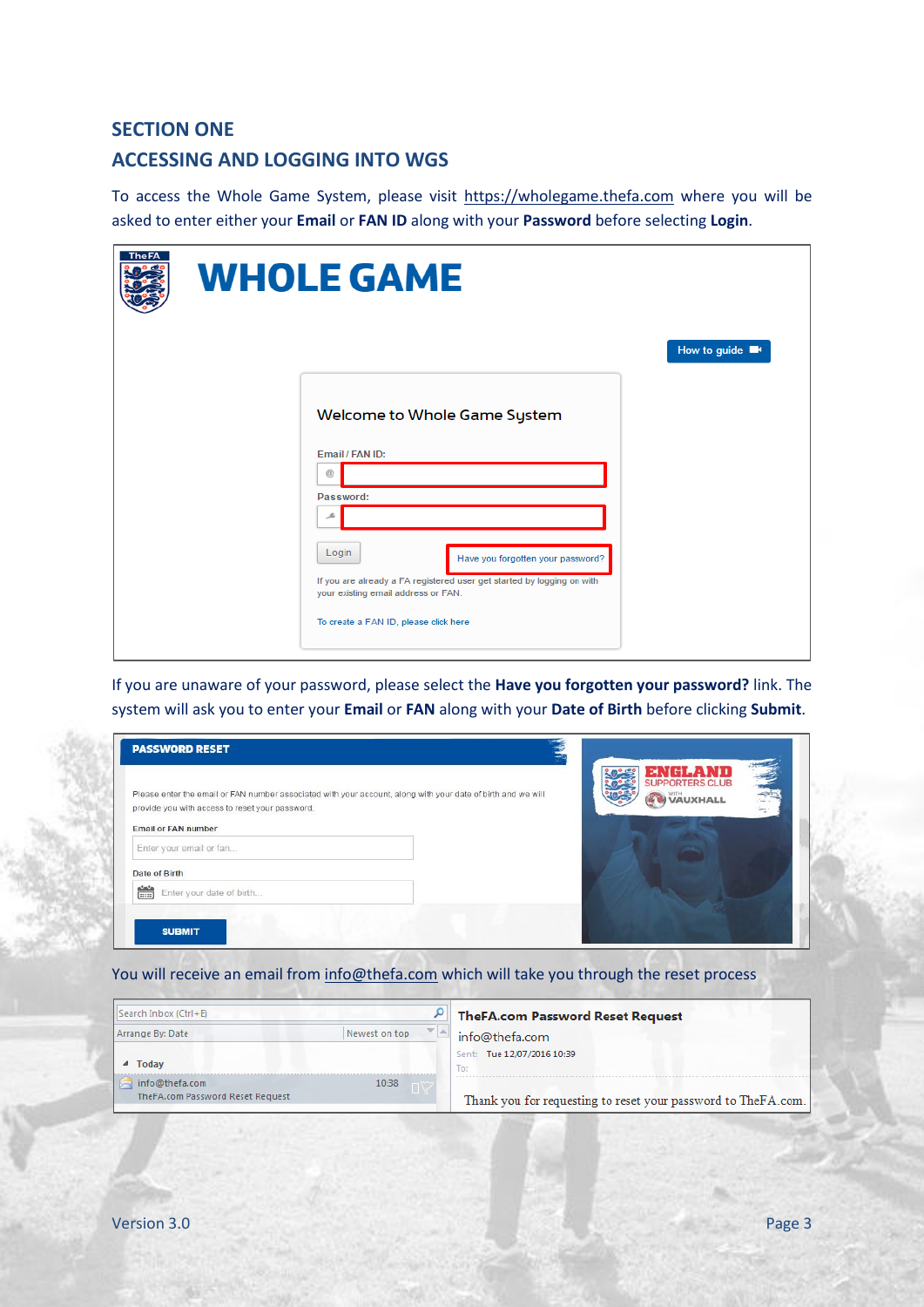#### **FREQUENTLY ASKED QUESTIONS**

#### **What is a FAN?**

FAN stands for FA Number. Your FAN is the individual number used to record all football participants, whether they be players, officials, referees, coaches or members of the England Supporters Club.

#### **Do I have to have a FAN to access Whole Game System?**

Yes, you will need your FAN to access WGS as it is this number that records the role or roles you have in football.

#### **Can an Individual have more than one FAN?**

Ideally not, and you should avoid creating duplicate records. Should you come across a participant with more than one FAN record, please contact your County FA who will merge the multiple records (this is known as de-duplication, or de-dupe).

#### **How do I find out my FAN?**

If you have forgotten your FAN please contact your club secretary or County FA who will be able to advise you of your FAN.

#### **Can I retrieve my password if my email address isn't on my FAN record?**

No. The retrieve password function relies on sending an email to email address recorded in WGS. If your current email address is not recorded against your FAN, you will need to contact your County FA who will verify your identity and add your email to the FAN.

#### **What do I do if the retrieve password email does not arrive?**

First of all, please check your spam folder in case your email system has filed it as spam. If it has not, and you have recently changed your email address, please check your old email account. Should the email not have arrived please contact your local County FA who will be able to check your FAN record to see whether the correct email address is assigned to it.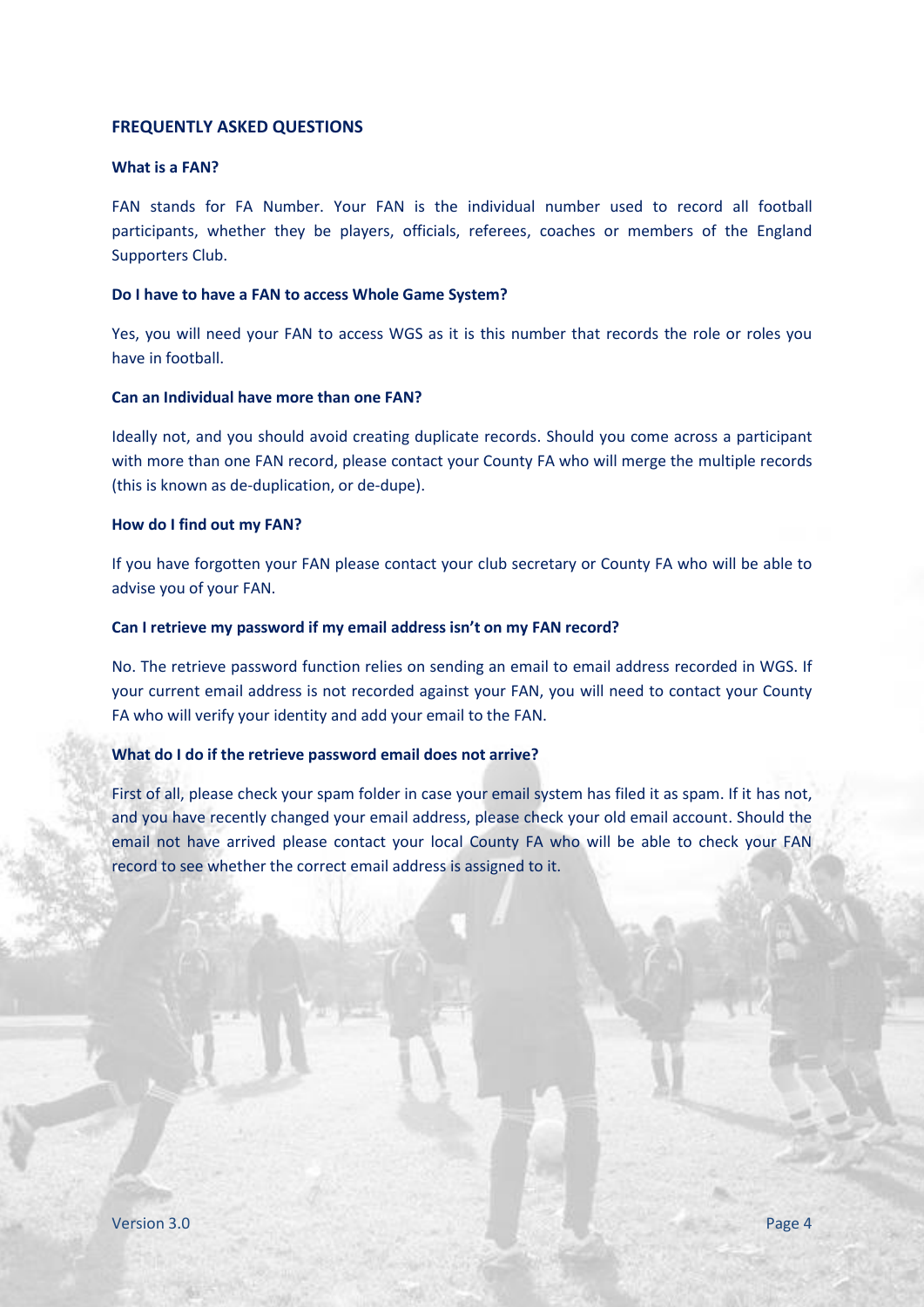# **SECTION TWO INDIVIDUALS PORTAL CRC TILE**

It is here you will see the ability to apply for your CRC, and to the Club who has added you in their Portal as a CRC Applicant.

| All<br>$H_{\text{D}}$        | <b>Club Chairman</b><br>FA Demonstration Club <sup>(2)</sup> | Club Player Registration Officer | Club Player Registration Officer | Club Player Registration Officer |
|------------------------------|--------------------------------------------------------------|----------------------------------|----------------------------------|----------------------------------|
|                              |                                                              |                                  |                                  | Þ                                |
| <b>Dashboard</b>             | <b>Notifications</b>                                         |                                  |                                  | Unread<br>All                    |
|                              | 18 July 2017                                                 |                                  |                                  | Unread messages 2                |
| My Account                   | ● You have 2 standard notifications                          |                                  |                                  | Unread messages<br>  Time<br>А   |
|                              | 12 July 2017                                                 |                                  |                                  | Unread messages<br>$\bullet$     |
|                              | 07 July 2017                                                 |                                  |                                  | Unread messages 1                |
| Involces                     | 05 July 2017                                                 |                                  |                                  | Unread messages<br>$\bullet$     |
|                              | 03 July 2017                                                 |                                  |                                  | Unread messages 3                |
|                              | 02 July 2017                                                 |                                  |                                  | Unread messages 1                |
| Safeguarding<br>Visits       | 30 June 2017                                                 |                                  |                                  | Unread messages 1                |
| Completed                    |                                                              |                                  |                                  | More notifications               |
| Equality &<br>Diversity      |                                                              |                                  |                                  |                                  |
| Completed                    |                                                              |                                  |                                  |                                  |
| My Clubs and<br><b>Teams</b> |                                                              |                                  |                                  |                                  |
| My CRC                       |                                                              |                                  |                                  |                                  |

Once you have logged into your Portal, you will see the screen above, and the new "My CRC" tile which will be available.

If you navigate to this button and click, the following screen will appear.

# My CRC

Everyone working in an eligible role, directly working with children and young people - including managers and coaches - Must have an in-date, FA Accepted, Criminal Record Check (CRC) before they work or volunteer within football. FA CRCs are classed as being in-date for 3 years from the date of issue and at that point must be renewed. For more information on Criminal Records Checks in football please click here.

CRC Award Date: 20/04/2015

**CRC Status: Accepted** 

CRC Expiry Date: 20/04/2018

### **CRC Renewal**

Your CRC is not yet due for renewal, but you may start a renewal on 20/10/2017